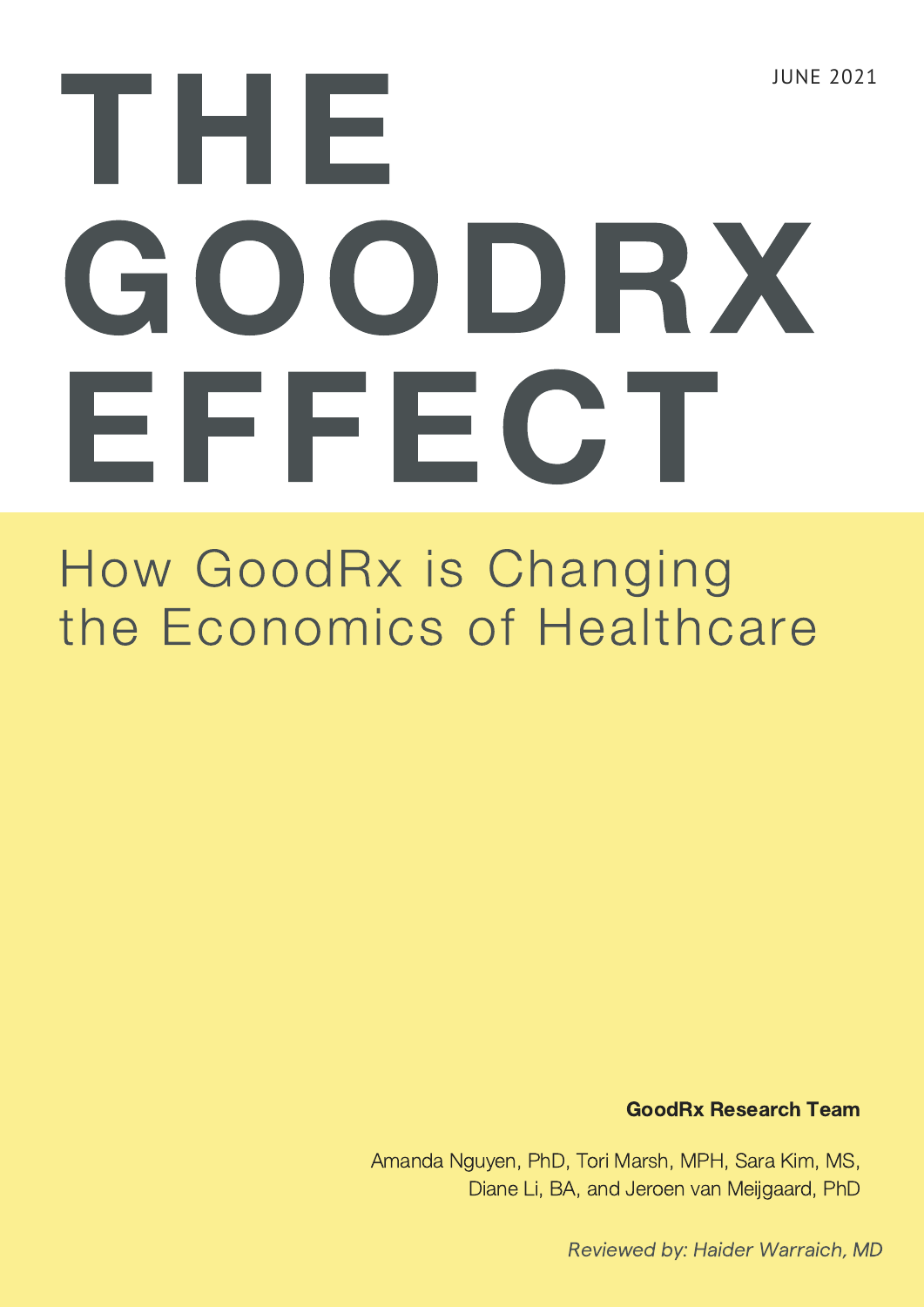# **OVERVIEW**

It's no secret that prescription drugs, and healthcare in general, have become increasingly unaffordable. List prices (the official prices set by drug manufacturers) for many drugs continue to [increase](https://www.kff.org/medicare/issue-brief/price-increases-continue-to-outpace-inflation-for-many-medicare-part-d-drugs/) faster than [inflation.](https://www.kff.org/medicare/issue-brief/price-increases-continue-to-outpace-inflation-for-many-medicare-part-d-drugs/) (While list prices are not the "usual and customary," or retail, prices a user may pay at the pharmacy, they do help indicate general pricing trends in the industry.) And when it comes to insurance, patient [cost-sharing](https://www.healthsystemtracker.org/brief/increases-in-cost-sharing-payments-have-far-outpaced-wage-growth/) has [grown](https://www.healthsystemtracker.org/brief/increases-in-cost-sharing-payments-have-far-outpaced-wage-growth/) faster than wages.

Since 2011, GoodRx has been working to help reduce these high costs for consumers. To date, we have helped consumers save approximately \$30 billion on their prescription drug costs with prices found on the GoodRx platform, based on the pharmacies' usual and customary (or retail) prices.

But GoodRx's impact goes beyond consumers' pocketbooks. By saving people money, GoodRx also positively impacts people's health, including by helping people stick to their medication regimens (medication adherence), which leads to improved health outcomes

This paper breaks down what we call "The GoodRx Effect" — the ways in which GoodRx has improved social welfare by helping people access affordable healthcare. In it, we will lay out the four main impacts GoodRx has had on healthcare and well-being.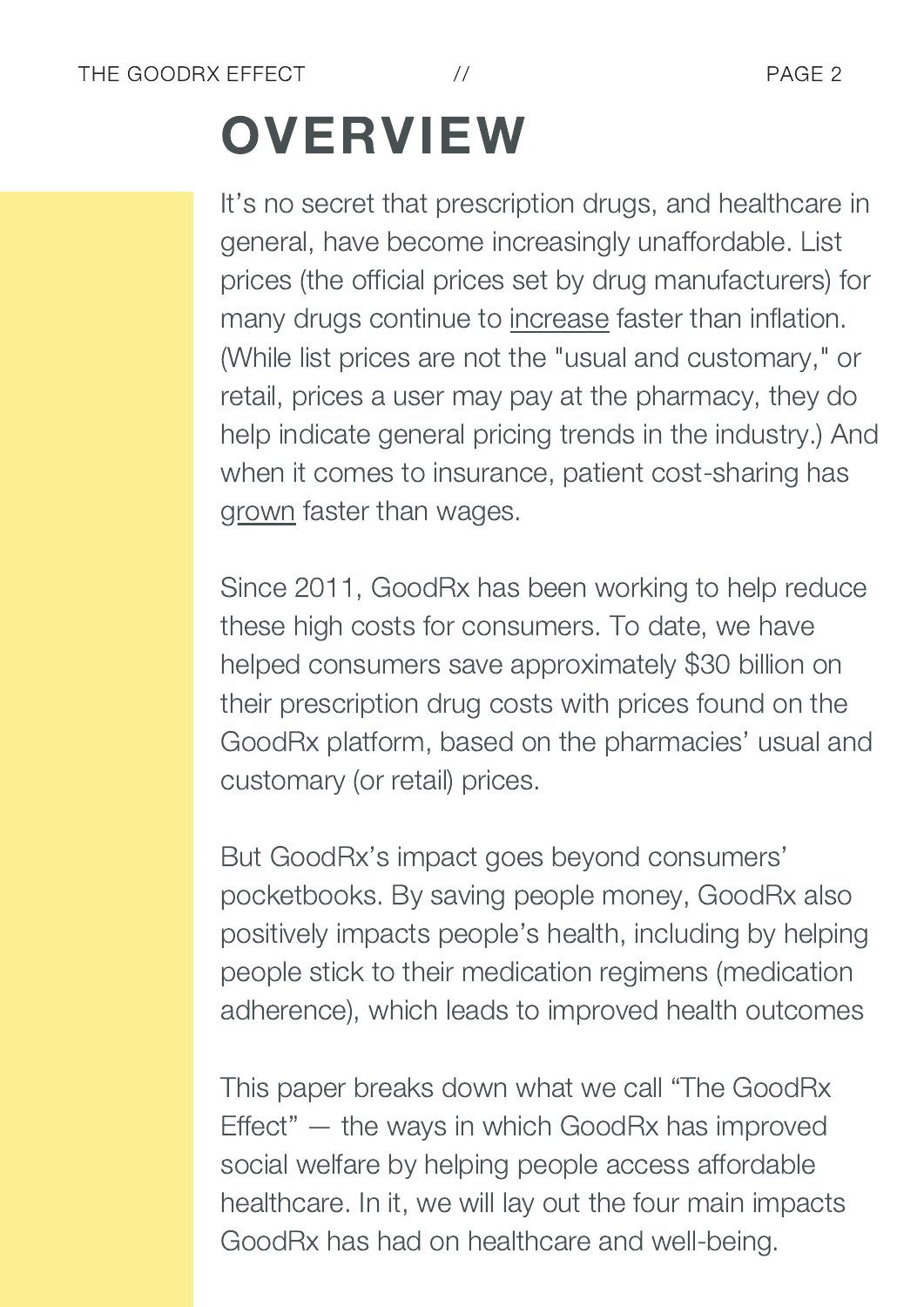# OUR FOUR MAIN IMPACTS

In this report, we lay out the four main impacts GoodRx has had on healthcare and well-being:

### **COLE** Helping Americans, with or without insurance, save on their prescription medications

In 2020, GoodRx users saved an average of 79% off retail prices (also referred to as the usual and customary price or cash price). That same year, for the 100 most purchased medications, GoodRx users paid less than average commercial insurance copays 55% of the time, and users who paid less than the average commercial insurance copay saved an average of 52% off the average copay. To date, we have helped Americans save approximately \$30 billion on their prescription medications through the discounts found on the GoodRx platform.



### **OP** Improving medication adherence

By lowering out-of-pocket medication costs, GoodRx has helped patients obtain at least 78 million prescriptions they otherwise may not have been able to afford.

### **O3** Improving overall health outcomes<br>Better medication adherence thanks to GoodRx also means better health outcomes.

For example, by helping patients with high cholesterol and heart disease afford their statin prescriptions, GoodRx has directly contributed to the prevention of over 1,000 avoidable hospitalizations and helped save nearly 500 lives, all from discounts on statins alone.

#### Freeing up funds for other necessities

Over 20% of Americans have trouble paying for basic necessities like food or housing due to their medication costs, based on a 2020 [survey.](https://www.goodrx.com/blog/survey-covid-19-effects-on-medication-affordability/) By reducing the burden of medication expenses, GoodRx helps people afford other essentials.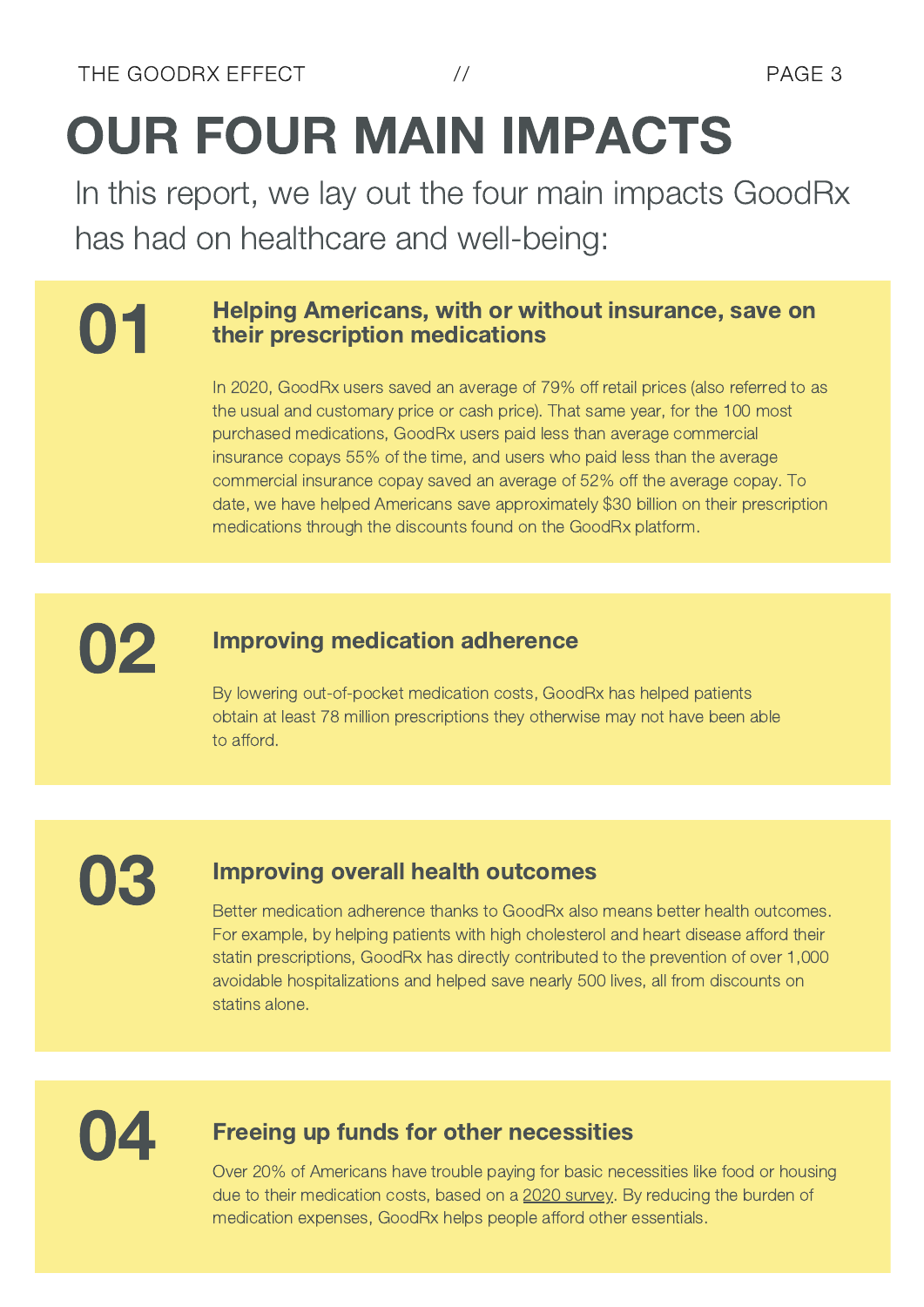### GOODRX HELPS AMERICANS BOTH WITH AND WITHOUT INSURANCE SAVE ON THEIR PRESCRIPTION MEDICATIONS

Americans bear the brunt of rising prescription medication costs. A recent [survey](https://www.goodrx.com/blog/survey-covid-19-effects-on-medication-affordability/) from the GoodRx Research team indicated that more than 37% of Americans struggle to pay for their medications and are often forced to forgo therapy, borrow money, or skip out on food or housing.

And insurance isn't what it used to be. A [poll](https://www.npr.org/sections/health-shots/2020/01/27/799019013/when-insurance-wont-cover-drugs-americans-make-tough-choices-about-their-health) from NPR noted that more than one-third of adults, across all income levels, find that medications prescribed by their doctor are not covered by their insurance, forcing them to pay out of pocket or skip filling their medication.

Patients that lack insurance, or find that their drug is not covered by their insurance, often pay the retail price of their prescription medications, which is the price paid without insurance or discounts. In addition, individuals who are on high deductible plans, which [cover](http://statehealthcompare.shadac.org/table/172/percent-of-privatesector-employees-enrolled-in-highdeductible-health-insurance-plans-by-total#1/a/27/205) as many as 51% of private-sector [employees,](http://statehealthcompare.shadac.org/table/172/percent-of-privatesector-employees-enrolled-in-highdeductible-health-insurance-plans-by-total#1/a/27/205) may pay the retail price of the drug until they hit their prescription deductible.

Insurance coverage restrictions like prior [authorization](https://www.healthcare.gov/glossary/prior-authorization/) requirements may also result in insured patients paying retail prices for their medications. In many cases, retail prices can be unaffordable, even for typically "affordable" generic medications.

With GoodRx discounts, patients achieve significant savings compared to the retail price of their medication. In 2020, GoodRx users saved an average of 79% off retail prices.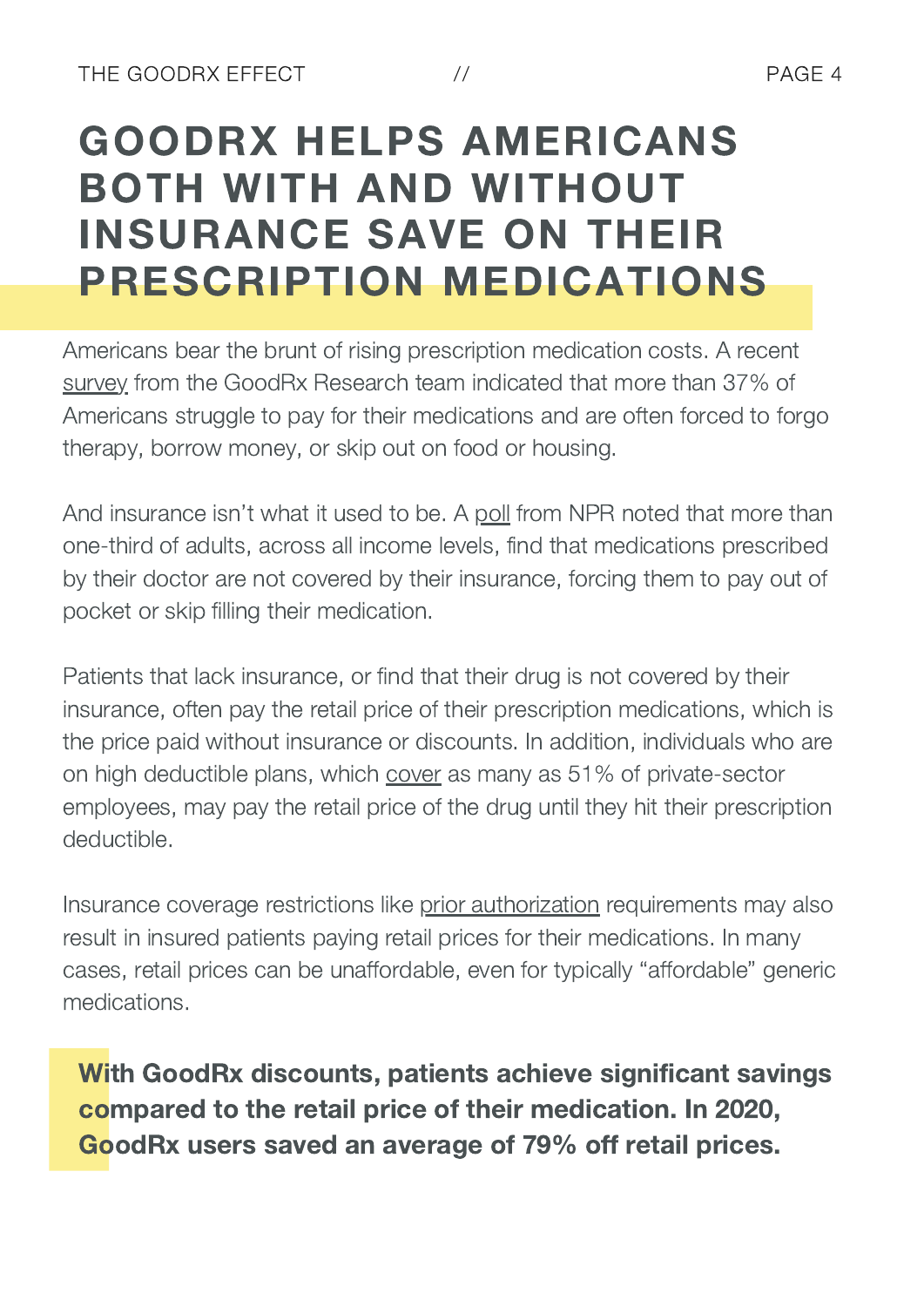These savings can add up, especially for patients taking regular medications to treat a chronic condition. For example, many drugs treating diabetes are notoriously [expensive](https://www.ncbi.nlm.nih.gov/books/NBK425702/table/type2-diab-mgmt-pharm.classdrugm/), and patients often require drug therapy on an ongoing basis for the rest of their lives. In 2020, GoodRx discounts saved consumers purchasing diabetes medications an average of 37% off the retail price of these drugs.

Similarly, GoodRx discounts saved an average of 84% off the retail price of medications indicated for high cholesterol and an average of 72% off the retail price of medications indicated for hypertension. By using GoodRx, consumers also saved an average of 82% off medications to treat depression and 70% off medications to treat anxiety.



### **Average GoodRx Savings Off Prescription Retail Price**

Note: Average GoodRx savings reflect the average savings off retail prices for prescriptions filled using a GoodRx discount for the given medical condition in 2020.

#### $\mathsf{GoodR}$

GoodRx can also help when insurance coverage for medications comes up short. Our [analysis](https://www.goodrx.com/blog/the-big-pinch-fewer-prescription-drugs-covered-more-insurance-restrictions/) of Medicare Part D formulary data from 2014 to 2020 revealed that Americans are caught in a pinch as the share of drugs covered by Medicare shrinks and more restrictions are placed on the drugs that are covered. Privately insured patients are also seeing [greater](https://www.healthsystemtracker.org/brief/increases-in-cost-sharing-payments-have-far-outpaced-wage-growth/) cost-sharing through deductibles and [coinsurance,](https://www.healthsystemtracker.org/brief/increases-in-cost-sharing-payments-have-far-outpaced-wage-growth/) ultimately leaving Americans on the hook for higher out-of-pocket costs.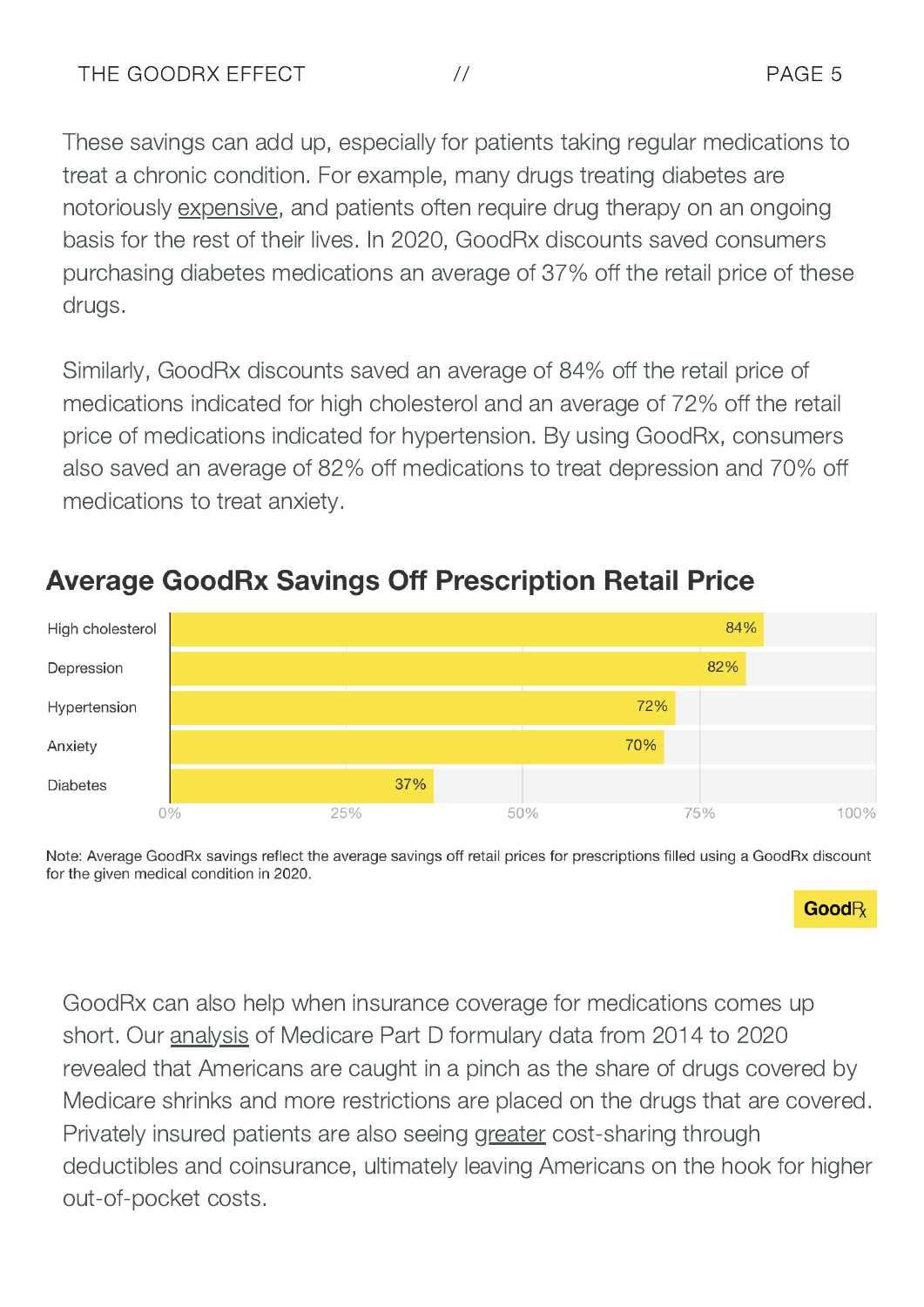In 2020, over 55% of prescriptions filled using GoodRx (including our Gold and Kroger membership savings programs) were cheaper than the average commercial insurance copays for the 100 most purchased medications, based on industry data.

### When GoodRx users paid less than average commercial insurance copays, they saved on average 52% off average commercial insurance copays in 2020.

(We note that actual prescription costs for individuals with insurance may be even higher than the average commercial insurance copays we used for this analysis if a prescription is not covered or if a patient has a high deductible plan and is in the prescription deductible phase of their plan, during which they pay the retail price for a prescription.)

What's more, the best GoodRx discount price available (including our Gold and Kroger membership savings programs), regardless of geographic proximity and convenience, beats the average commercial insurance copayment 89% of the time.

### That is, the lowest price available nationwide on GoodRx's platform is lower than the average commercial insurance copay for the medication 89% of the time.

These savings occur for popular generic medications like fluticasone [propionate](https://www.goodrx.com/fluticasone-propionate) (generic Cutivate) and [celecoxib](https://www.goodrx.com/celecoxib) (generic Celebrex), where savings can reach over \$15 per fill for a 30-day supply.

For these reasons, we encourage individuals with insurance to do a quick search for prescription prices and coupons online and compare prices to those provided by insurance. (You can check prices for GoodRx, as well as the GoodRx Gold and Kroger membership savings programs, without registering.)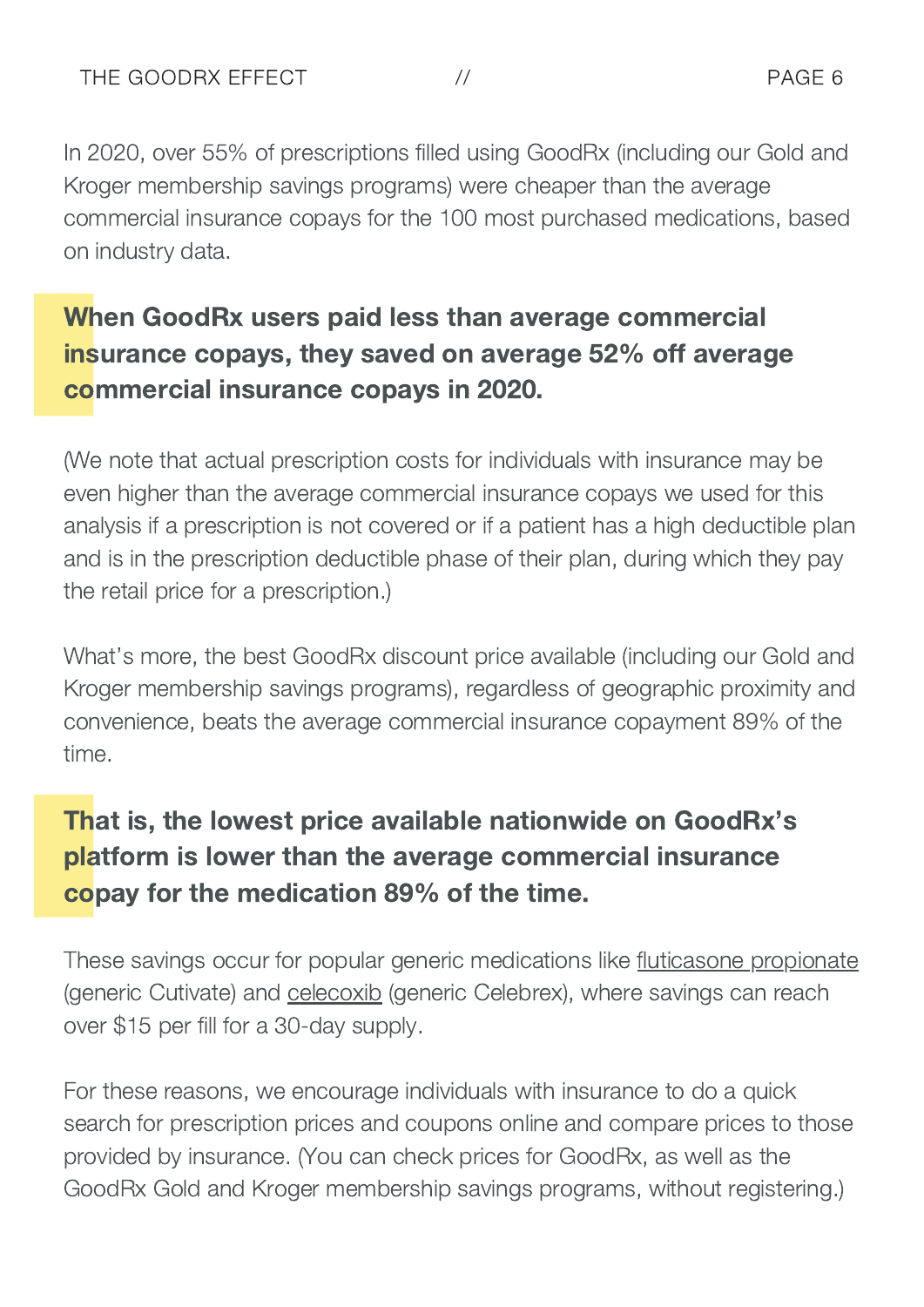

#### Average Savings When GoodRx Is Cheaper Than Average Insurance Copay for Example **Drugs**

Note: Average insurance savings reflect the difference between the average commercial insurance copay in 2020 and the average (non-membership program) discount price on prescriptions filled using a GoodRx discount in 2020, when the GoodRx discount price is cheaper than the average commercial insurance copay. Additional savings with GoodRx Gold or Kroger Membership reflect the difference between the average (non-membership program) discount price on prescriptions filled using a GoodRx discount in 2020 and the average discount price on prescriptions filled through the GoodRx Gold and Kroger savings programs in 2020, when the GoodRx discount price is cheaper than the average commercial insurance copay.

**Good**<sub>R</sub>

### All told, since our founding in 2011, Americans have saved approximately \$30 billion by using GoodRx.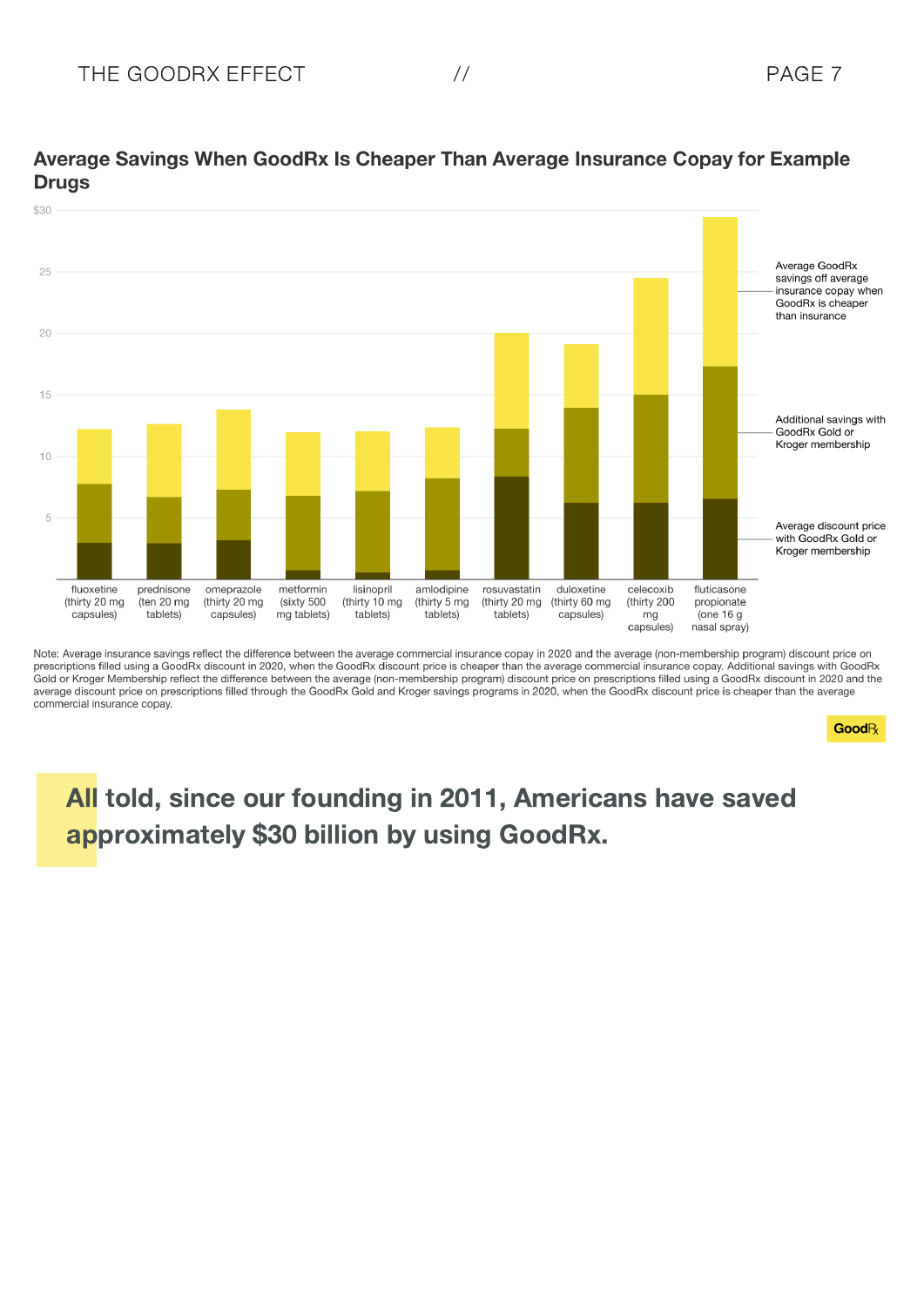### GOODRX IMPROVES MEDICATION ADHERENCE

By helping people price shop and providing discounts on prescription drugs, GoodRx makes taking medication more affordable. For many GoodRx users, this means the difference between adhering to their prescribed regimen or skipping treatment altogether.

Medication adherence is the extent to which patients take a medication as prescribed by their provider. Among the many reasons why a patient may or may not adhere to their medication, one of the most [commonly](https://www.ncbi.nlm.nih.gov/pmc/articles/PMC3934668/) [reported](https://www.ncbi.nlm.nih.gov/pmc/articles/PMC3934668/) is high outof-pocket costs. According to a [GoodRx](https://www.goodrx.com/blog/health-insurance-aside-americans-still-struggle-to-pay-for-their-medications/) [survey,](https://www.goodrx.com/blog/health-insurance-aside-americans-still-struggle-to-pay-for-their-medications/) about 1 in 3 people who take prescription drugs for a chronic condition reported skipping at least one prescription fill due to cost. [Another](https://www.kff.org/health-costs/issue-brief/data-note-americans-challenges-health-care-costs/) [poll](https://www.kff.org/health-costs/issue-brief/data-note-americans-challenges-health-care-costs/) found that 3 in 10 adults in the United States reported not taking their medicines as prescribed because of the cost.

### By lowering the cost of medication, GoodRx helps patients access their medication who otherwise wouldn't have been able to do so.

To estimate how much savings from GoodRx have improved medication adherence, we looked at a sample of the most commonly filled medications, used our data to estimate the average savings for GoodRx users relative to either the average retail price or the average insurance copay, and then modeled the change in expected medication adherence associated with the lower prices available through GoodRx based on the results of medical studies quantifying the link between medication price and adherence.

For the most purchased medications, averaging the estimated savings for users who would have paid cash and users who would have paid commercial insurance copays, the average GoodRx user saves approximately \$60 per prescription (not including additional savings from switching pharmacies), based on our internal data. Based on the [medical](https://www.ncbi.nlm.nih.gov/pmc/articles/PMC3278192/) [literature](https://www.ncbi.nlm.nih.gov/pmc/articles/PMC3278192/), this translates to an increase in medication adherence (as measured by prescriptions filled over a given time period) from 45% to nearly 70%.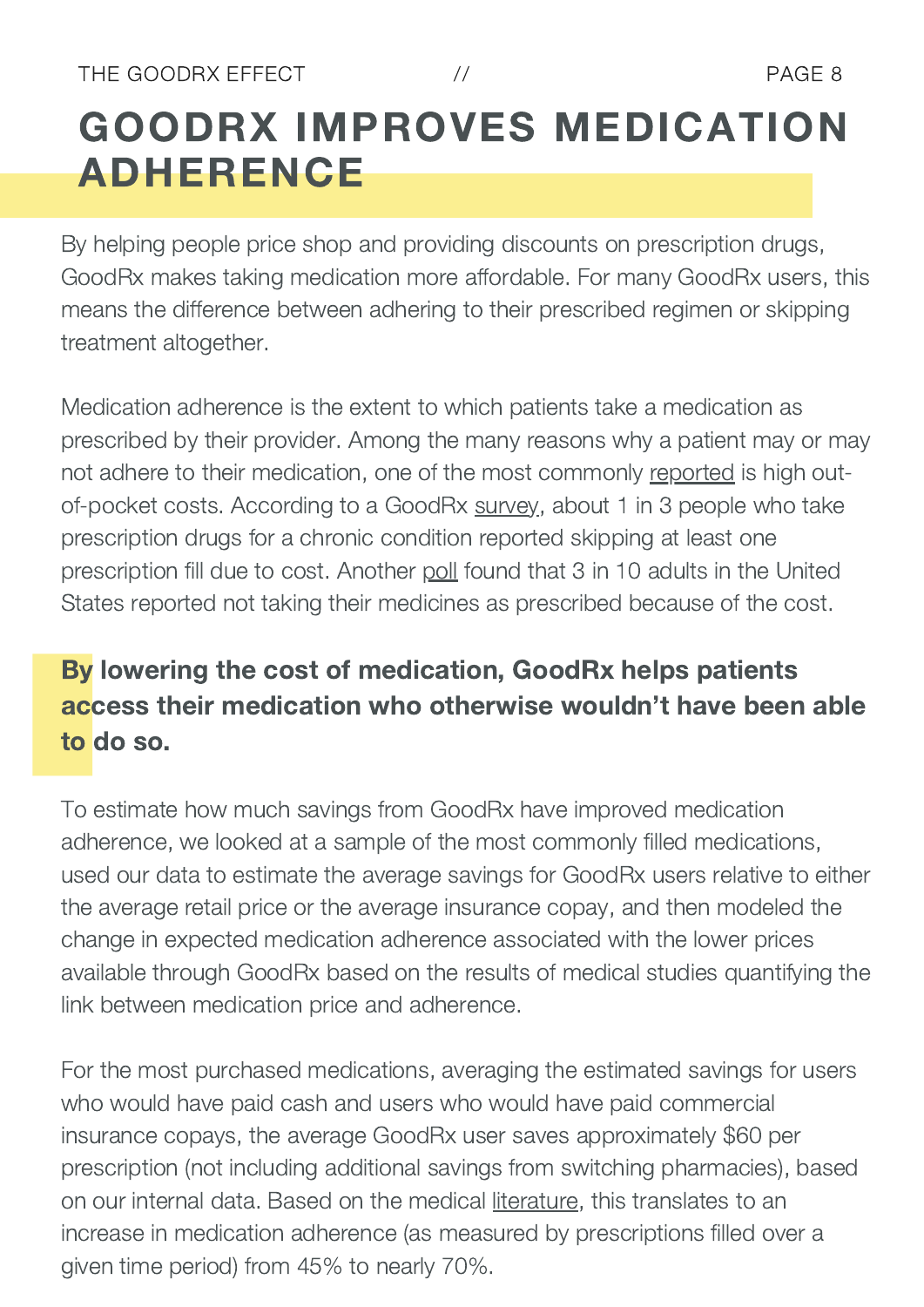Other [research](https://www.ncbi.nlm.nih.gov/pmc/articles/PMC4874730/) has found that, even if medications were free, there would be an adherence ceiling at around 80%, owing to the complexity of a medication regimen, socioeconomic factors, or other reasons.

### **GoodRx Savings for the Most Commonly Filled Drugs Help Improve Medication Adherence**



Note: The slope of this line is based on a meta-analysis of 160 cost-related nonadherence studies in Eaddy et al. (2012). Based on the literature, for every \$10 savings, medication adherence is estimated to increase by 3.8%. Average savings are estimated for a sample of 181 of the most purchased medications, averaging estimated savings relative to average retail prices and estimated savings relative to average commercial insurance copays.

#### GoodR

Our analysis suggests that in 2020, 33.2% of GoodRx fills were newly adherent, meaning they would not have been filled without GoodRx. As GoodRx continues to work on getting patients the best discounts, the gains to medication adherence can only continue to improve.

Since the founding of GoodRx, we estimate GoodRx has helped patients fill at least 78 million prescriptions that they otherwise may not have been able to afford.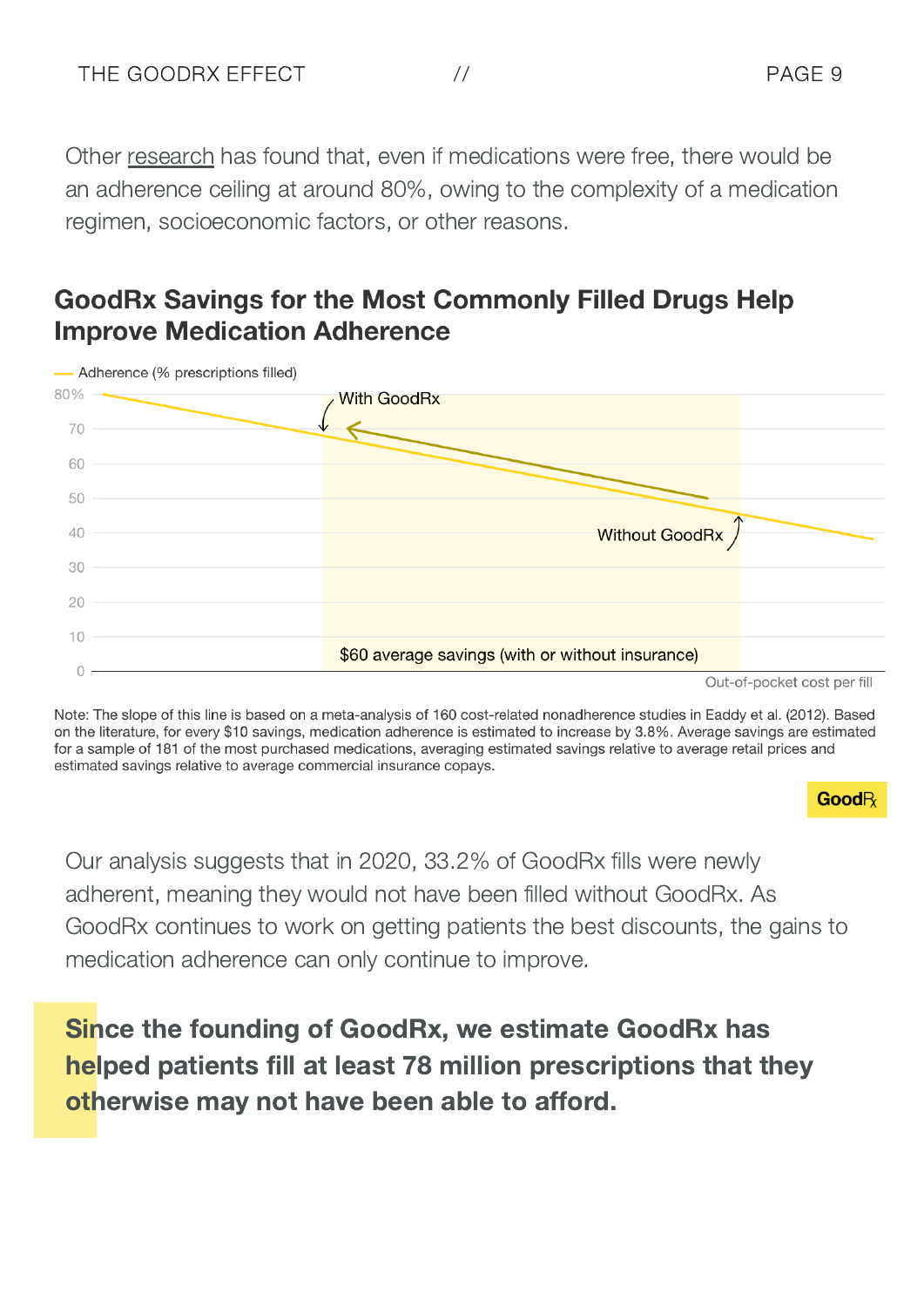### GOODRX IMPROVES HEALTH **OUTCOMES**

Better medication adherence can [improve](https://www.healthaffairs.org/doi/full/10.1377/hlthaff.2009.1087) health [outcomes](https://www.healthaffairs.org/doi/full/10.1377/hlthaff.2009.1087) by slowing the progression of disease and avoiding unnecessary hospitalizations. These gains also translate to savings in [healthcare](https://www.ncbi.nlm.nih.gov/pmc/articles/PMC5780689/pdf/bmjopen-2017-016982.pdf) spending.

Poor medication adherence can be very costly, both for the individual patient as well as the healthcare system as a whole. In some cases, medication adherence can mean the difference between life and death. For example, diabetes patients rely on insulin to regulate their blood sugar levels; if they skip or ration their insulin, it can lead to fatal [complications](https://www.npr.org/sections/health-shots/2018/09/01/641615877/insulins-high-cost-leads-to-lethal-rationing). For people with high cholesterol and heart disease, the use of [statins](https://www.goodrx.com/statins) has been shown to [lower](https://www.healthaffairs.org/doi/full/10.1377/hlthaff.2011.1120) the [risk](https://www.healthaffairs.org/doi/full/10.1377/hlthaff.2011.1120) of hospitalization and death from heart attack and stroke.

To illustrate the degree to which savings through GoodRx improve patient health by increasing medication adherence, we looked at GoodRx's contribution to statin adherence. With a GoodRx discount, patients can get a month's supply of popular statins like [atorvastatin](https://www.goodrx.com/atorvastatin) (generic Lipitor) and [simvastatin](https://www.goodrx.com/simvastatin) (generic Zocor, FloLipid) for less than \$10, with average savings of over 83% off the retail price.

As discussed earlier, we estimated that GoodRx has helped patients fill 78 million prescriptions they otherwise may not have been able to afford. Based on our internal data, this includes statin prescriptions for over 1 million patients or about 5 months' worth on average.

Scaling the clinical health benefits of statin use from the [medical](https://www.healthaffairs.org/doi/full/10.1377/hlthaff.2011.1120) [literature](https://www.healthaffairs.org/doi/full/10.1377/hlthaff.2011.1120) down to the average GoodRx statin user, we estimate that newly adherent statin users saw an average 8% reduction in bad cholesterol (as measured by LDL score) from affording 5 months of additional therapy.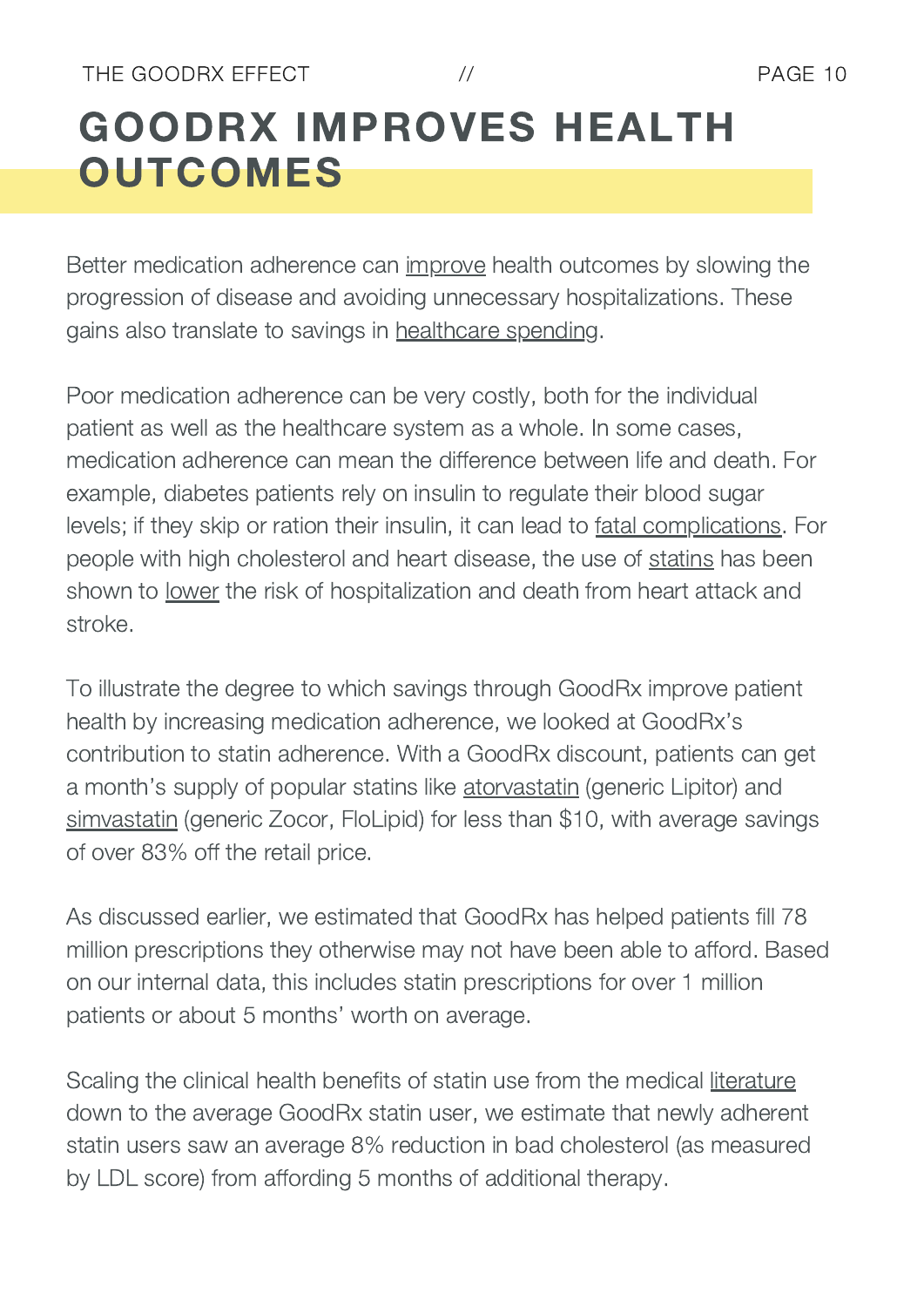These health improvements translate to over 1,000 fewer hospitalizations and over 490 fewer deaths from heart attack or stroke since GoodRx was founded.

### The GoodRx Effect on Statin Adherence and Health Outcomes, 2012-2020

| Number of newly adherent statin users | 1,008,893        |
|---------------------------------------|------------------|
| Average reduction in LDL score        | 9.2 mg/dL $(8%)$ |
|                                       |                  |
| <b>Estimated reduction in deaths</b>  | 492              |

Note: Newly adherent statin users estimated based on 4.5% statin use among newly adherent GoodRx users. Reduction in LDL score, deaths, and hospitalizations are based on Grabowski et al., Health Affairs (2012) and scaled according to GoodRx users' average statin adherence over one year.

 $\mathsf{GoodR}$ 

By helping patients avoid unnecessary healthcare expenditures like hospitalization, better medication adherence can also substantially [reduce](https://www.ncbi.nlm.nih.gov/pmc/articles/PMC3934668/) [healthcare](https://www.ncbi.nlm.nih.gov/pmc/articles/PMC3934668/) costs. In 2012, an estimated \$105 [billion](http://offers.premierinc.com/rs/381-NBB-525/images/Avoidable_Costs_in%20_US_Healthcare-IHII_AvoidableCosts_2013%5B1%5D.pdf) of healthcare spending in the United States could have been avoided with better medication adherence.

For statin users, for example, medication adherence is key to reduce expensive, preventable hospitalizations. The [average](https://link.springer.com/article/10.2165/11584620-000000000-00000) [cost](https://link.springer.com/article/10.2165/11584620-000000000-00000) of [hospitalization](https://link.springer.com/article/10.2165/11584620-000000000-00000) from a heart attack is \$73,300, and the average cost of hospitalization from a stroke is \$20,000.

With over 1,000 fewer hospitalizations thanks to better statin adherence, GoodRx has helped save the healthcare system over \$60 million in avoidable hospitalization costs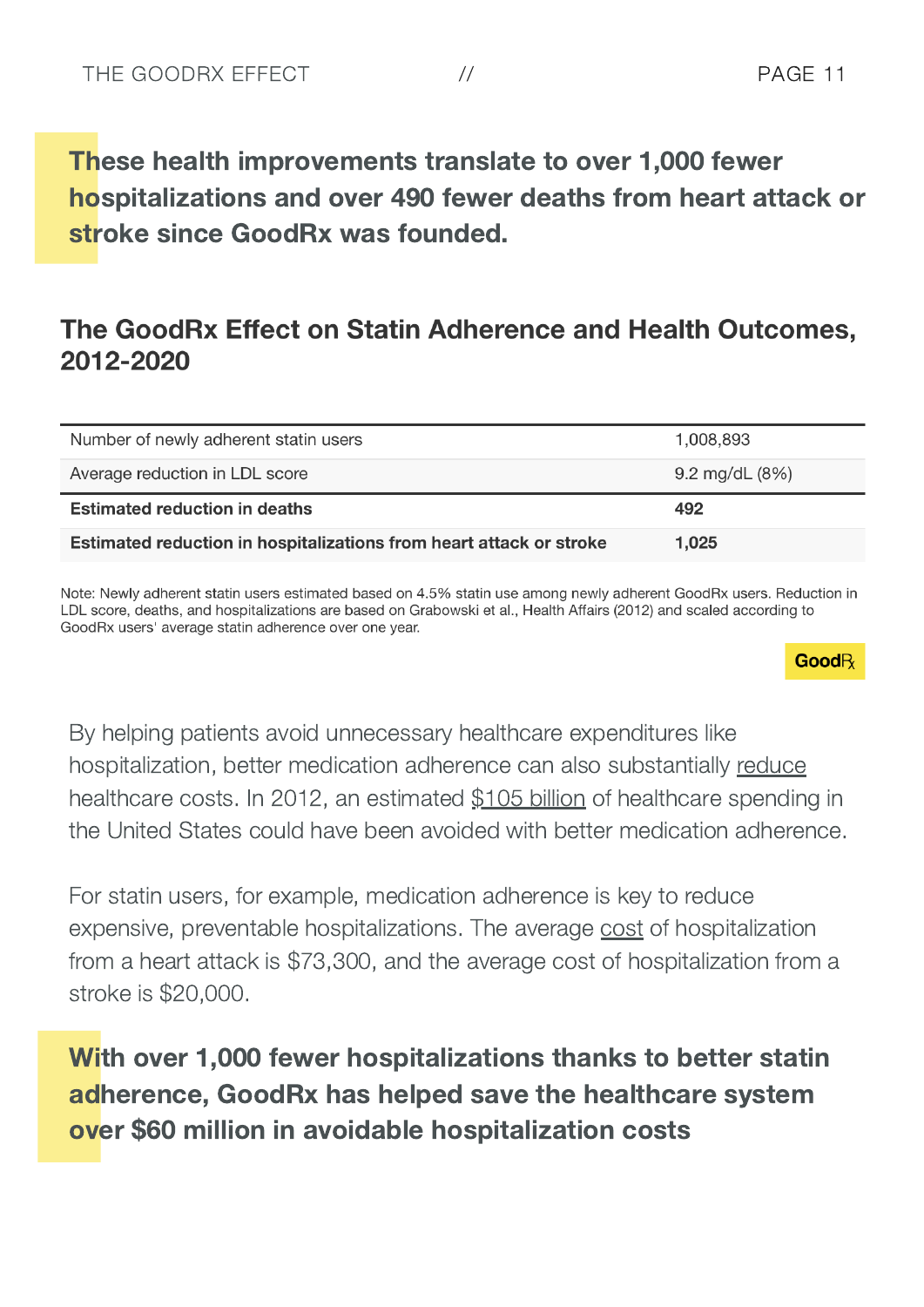### The GoodRx Effect on Statin Adherence and Avoidable Healthcare Costs, 2012-2020

| Number of newly adherent statin users                               | 1,008,893 |
|---------------------------------------------------------------------|-----------|
| Estimated reduction in hospitalizations from heart attack or stroke | 1.025     |
| <b>Estimated reduction in healthcare costs</b>                      | \$60.5 M  |

Note: Newly adherent statin users estimated based on 4.5% statin use among newly adherent GoodRx users. Reduction in hospitalizations are based on Grabowski et al., Health Affairs (2012) and scaled according to GoodRx users' average statin adherence over one year. Average cost of hospitalization from heart attack and stroke are \$73,300 and \$20,000, respectively.

#### GoodR

Note that this analysis considers just one class of medication and one condition. A [recent](https://www.nber.org/system/files/working_papers/w28439/w28439.pdf) [study](https://www.nber.org/system/files/working_papers/w28439/w28439.pdf) found that reducing out-of-pocket costs across all drugs by \$10 per prescription can decrease monthly mortality rates by 33%. Given the millions of prescriptions across several thousand drugs that GoodRx has helped enable, there are conceivably thousands more people who can attribute their health to GoodRx.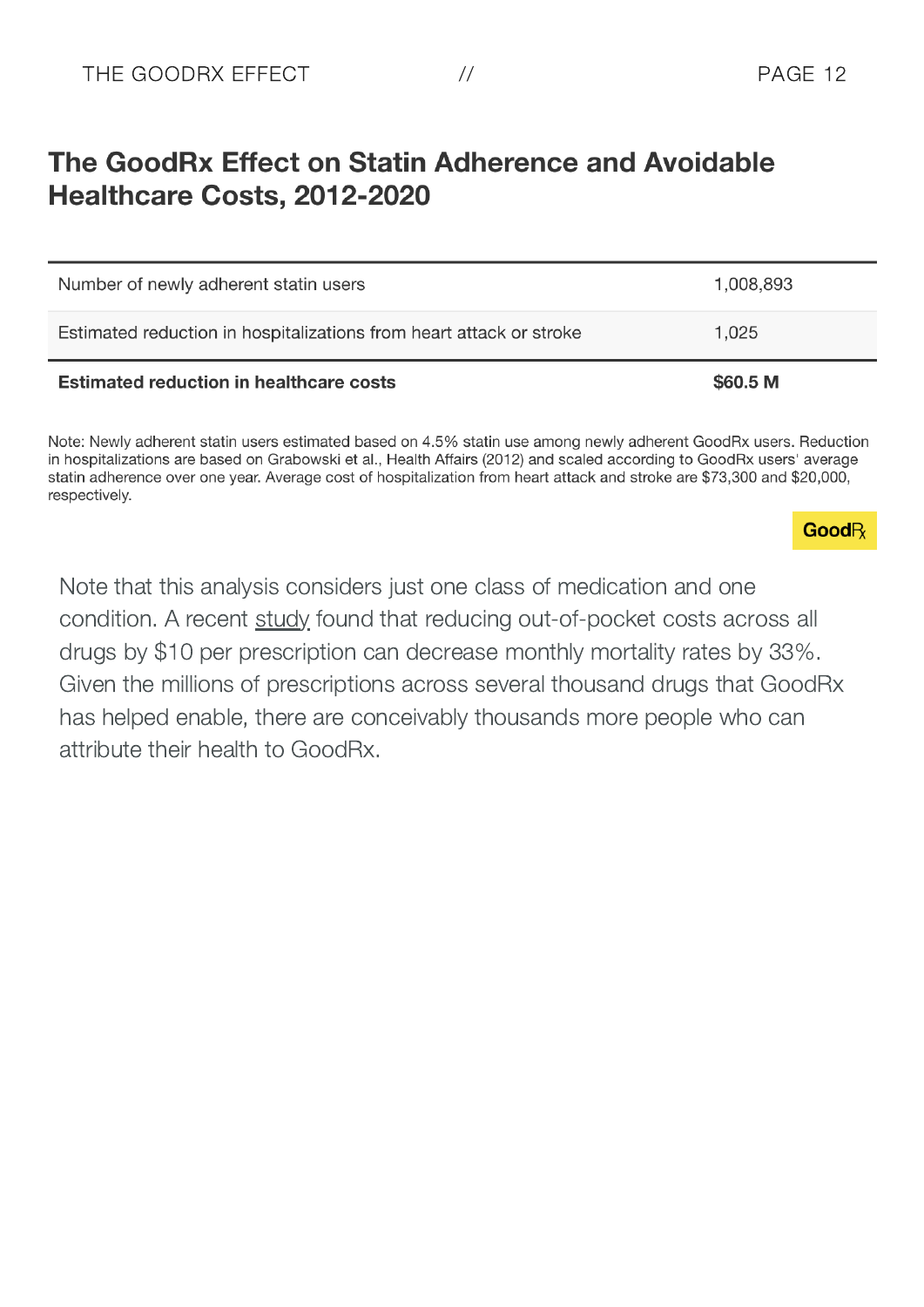### GOODRX FREES UP FUNDS FOR OTHER NECESSITIES

The benefits of GoodRx savings are not limited to just newly adherent users. These savings benefit all users — even those who still would have filled their prescriptions without GoodRx — by freeing up funds for other goods and services.

These savings are especially important for those who struggle to afford basic necessities because of the cost of their medication.

According to a [GoodRx](https://www.goodrx.com/blog/survey-covid-19-effects-on-medication-affordability/) [survey,](https://www.goodrx.com/blog/survey-covid-19-effects-on-medication-affordability/) 21% of Americans had trouble paying for basic necessities like food or housing due to medication costs in 2020. Over half of those patients reported using a prescription drug discount to save money.

In the past year, have you had trouble paying for basic necessities like food or housing due to the cost of your prescription medications?



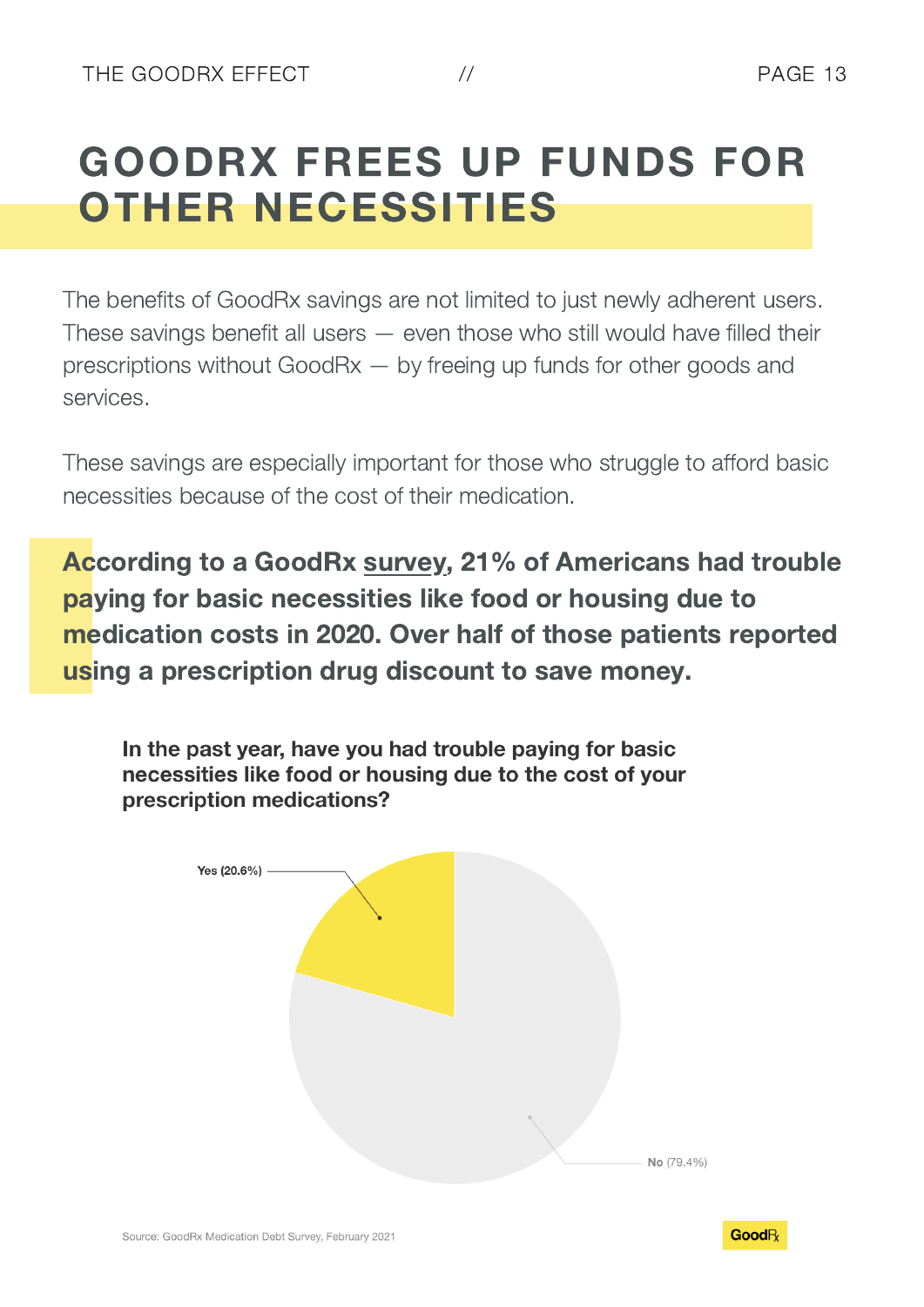



Source: GoodRx Medication Debt Survey, February 2021

Savings from GoodRx free up funds for other essential goods and services, which  $-$  depending on how the funds are spent  $-$  can then result in an additional dividend for our users. For example, researchers have found that it costs an additional \$45 each month to eat [healthy.](https://bmjopen.bmj.com/content/3/12/e004277.short) For the most filled medications based on third-party data, the average GoodRx user saves on average \$60 off the expected cost of their prescription had they paid cash or used commercial insurance, based on internal analysis taking into account estimated cash and insurance costs (not including additional savings from switching pharmacies). Those savings could be put toward eating more nutritious meals, which in turn can help reduce the need for healthcare spending in the future.

As another illustration of the benefit associated with drug cost savings, the average person with employer-sponsored health insurance pays \$104 each month in insurance [premiums.](https://www.kff.org/report-section/ehbs-2020-section-6-worker-and-employer-contributions-for-premiums/) An average savings of \$60 per prescription can help subsidize most of the ongoing cost of maintaining health insurance, which in turn reduces the share of a person's budget spent on healthcare.

When budgets are less constrained, people can make more optimal choices with how they spend their money. By helping people save on their prescriptions, GoodRx helps people invest in other aspects of their life, like their health, housing, education, and overall well-being.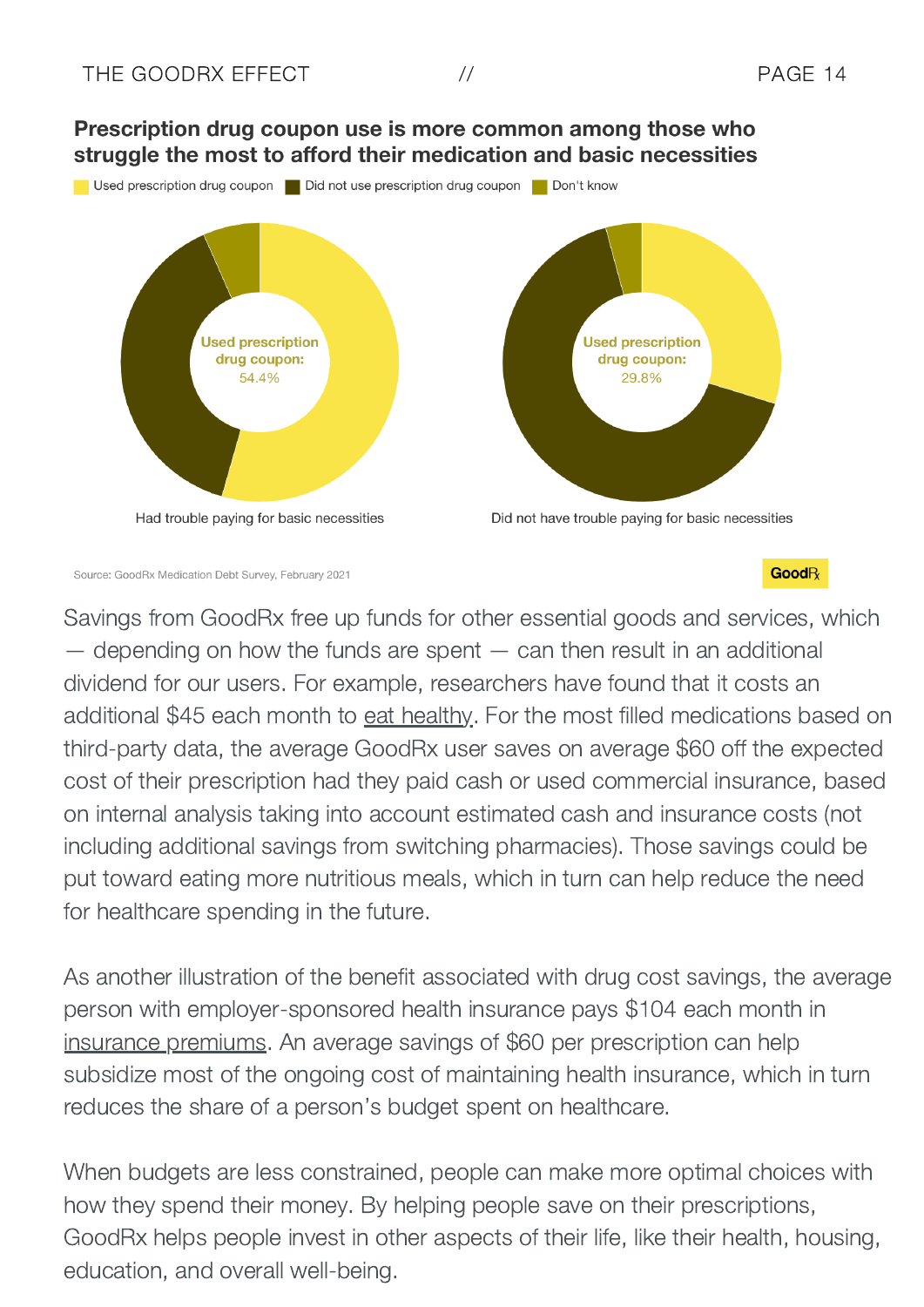### SUMMING IT ALL UP

From improving health outcomes, to reducing costs in the healthcare system, to helping people afford necessities like food and shelter, the GoodRx Effect extends well beyond patients' pocketbooks. By arming people with the ability to price shop and save on their medications, GoodRx helps people become more active healthcare consumers. Our consumer-driven marketplaces create more efficient care and improve upon a broken, opaque healthcare system.

At GoodRx, our mission is to help people get the healthcare they need at a price they can afford. We started by finding savings on brand and generic prescriptions at pharmacies. Next, we made affordable healthcare more accessible with mail order prescriptions, telehealth services, and additional ways for consumers to save on brand drugs such as connecting individuals to manufacturer savings programs.

As we grow, we strive to fill gaps in more parts of everyone's healthcare journey so that all Americans — regardless of income or insurance status have the knowledge, choice, and care they need to stay healthy.